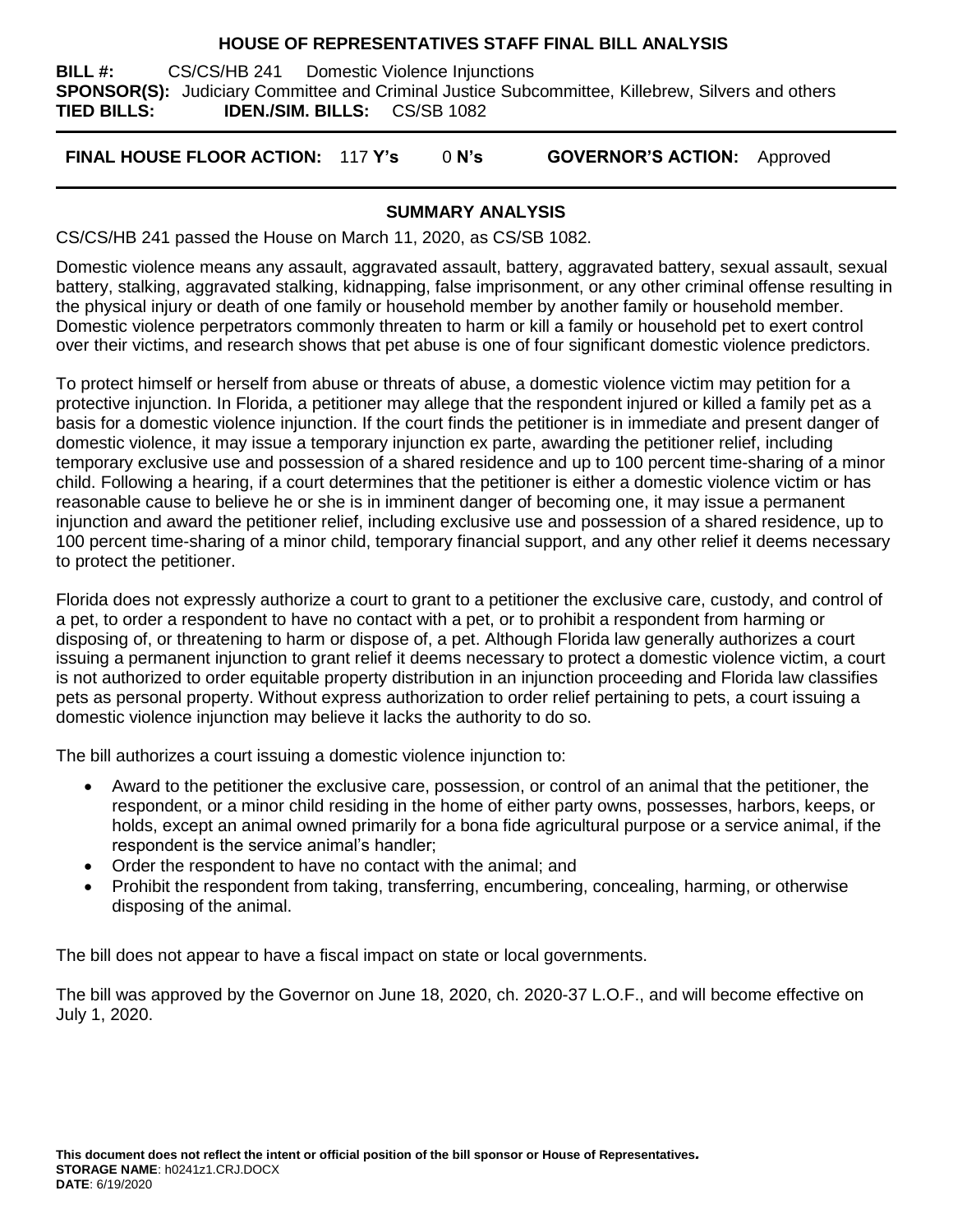# **I. SUBSTANTIVE INFORMATION**

## A. EFFECT OF CHANGES:

### **Background**

#### Domestic Violence

Domestic violence means any criminal offense resulting in the physical injury or death of one family or household member<sup>1</sup> by another family or household member,<sup>2</sup> including:

- Assault:<sup>3</sup>
- Aggravated assault;<sup>4</sup>
- $\bullet$  Battery;<sup>5</sup>
- Aggravated battery; $6$
- $\bullet$  Sexual assault;<sup>7</sup>
- $\bullet$  Sexual battery; $8$
- $\bullet$  Stalking;<sup>9</sup>

 $\overline{a}$ 

- Aggravated stalking;<sup>10</sup>
- Kidnapping; $11$  and
- False imprisonment.<sup>12</sup>

In 2018, Florida law enforcement agencies received 104,914 domestic violence reports,<sup>13</sup> resulting in 64,573 arrests.<sup>14</sup> Additionally, Florida's 42 certified domestic violence shelters<sup>15</sup> admitted 14.817 victims to a residential services program and 38,869 victims to a non-residential services program in FY 2018- 19.<sup>16</sup> Domestic violence victims lose about eight million paid work days each year, and between 21 to

<sup>1</sup> "Family or household member" means spouses, former spouses, persons related by blood or marriage, persons presently residing together as if a family or who have resided together in the past as a family, and persons who are parents of a child in common regardless of whether they have been married. With the exception of persons who have a child in common, the family or household members must be currently residing or have in the past resided together in the same single dwelling unit. S. 741.28(3), F.S. <sup>2</sup> S. 741.28(2), F.S.

<sup>&</sup>lt;sup>3</sup> "Assault" means an intentional, unlawful threat by word or act to do violence to another, coupled with an apparent ability to do so, creating a well-founded fear in such other person that violence is imminent. S. 784.011, F.S.

<sup>4</sup> "Aggravated assault" means an assault with a deadly weapon without intent to kill or with intent to commit a felony. S. 784.021, F.S. <sup>5</sup> "Battery" means the actual and intentional touching or striking of another against his or her will or intentionally causing bodily harm to another. S. 784.03, F.S.

 $^6$  "Aggravated battery" means a battery in which the offender: intentionally or knowingly caused great bodily harm, permanent disability, or permanent disfigurement; used a deadly weapon; or victimized a person the offender knew or should have known was pregnant. S. 784.045, F.S.

<sup>&</sup>lt;sup>7</sup> "Sexual assault" has the same meaning as sexual battery.

<sup>&</sup>lt;sup>8</sup> "Sexual battery" means oral, anal, or vaginal penetration by, or in union with, the sexual organ of another or the anal or vaginal penetration of another by any object, but does not include an act done for a bona fide medical purpose. S. 794.011(1)(h), F.S.  $^9$  "Stalking" means willfully, maliciously, and repeatedly following, harassing, or cyberstalking another. S. 784.048(2), F.S.

 $^{\rm 10}$  "Aggravated stalking" means willfully, maliciously, and repeatedly following, harassing, or cyberstalking another and making a credible threat to that person. S. 784.048(3), F.S.

<sup>11</sup> "Kidnapping" means forcibly, secretly, or by threat confining, abducting, or imprisoning another against his or her will and without lawful authority with the intent to: hold for ransom or reward or as a shield or hostage; commit or facilitate a felony; inflict bodily harm upon or terrorize another; or interfere with the performance of any governmental or political function. S. 787.01(1), F.S.

 $12$  "False imprisonment" means forcibly, by threat, or secretly confining, abducting, imprisoning, or restraining another person without lawful authority and against his or her will. S. 787.02(1), F.S.

<sup>13</sup> *Florida's County and Jurisdictional Reported Domestic Violence Offenses, 2018*, Florida Department of Law Enforcement, [http://www.fdle.state.fl.us/FSAC/Documents/PDF/DV\\_OFF\\_JUR18.aspx](http://www.fdle.state.fl.us/FSAC/Documents/PDF/DV_OFF_JUR18.aspx) (last visited Mar. 16, 2020).

<sup>14</sup> *Florida's County and Jurisdictional Domestic Violence Related Arrests, 2018*, Florida Department of Law Enforcement,

[http://www.fdle.state.fl.us/FSAC/Documents/PDF/DV\\_ARR\\_JUR18.aspx](http://www.fdle.state.fl.us/FSAC/Documents/PDF/DV_ARR_JUR18.aspx) (last visited Mar. 16, 2020).

<sup>&</sup>lt;sup>15</sup> "Domestic violence shelter" means an agency providing services to domestic violence victims as its primary mission. The Department of Children and Families operates the statewide Domestic Violence Program, responsible for certifying domestic violence centers. Section 39.905, F.S., and ch. 65H-1, F.A.C., set forth the minimum domestic violence center certification standards.

<sup>&</sup>lt;sup>16</sup> Domestic Violence Annual Report, Florida Department of Children and Families, [https://www.myflfamilies.com/service](https://www.myflfamilies.com/service-programs/domestic-violence/docs/2018-2019%20DV%20Service%20Report.pdf)[programs/domestic-violence/docs/2018-2019%20DV%20Service%20Report.pdf](https://www.myflfamilies.com/service-programs/domestic-violence/docs/2018-2019%20DV%20Service%20Report.pdf) (last visited Mar. 16, 2020).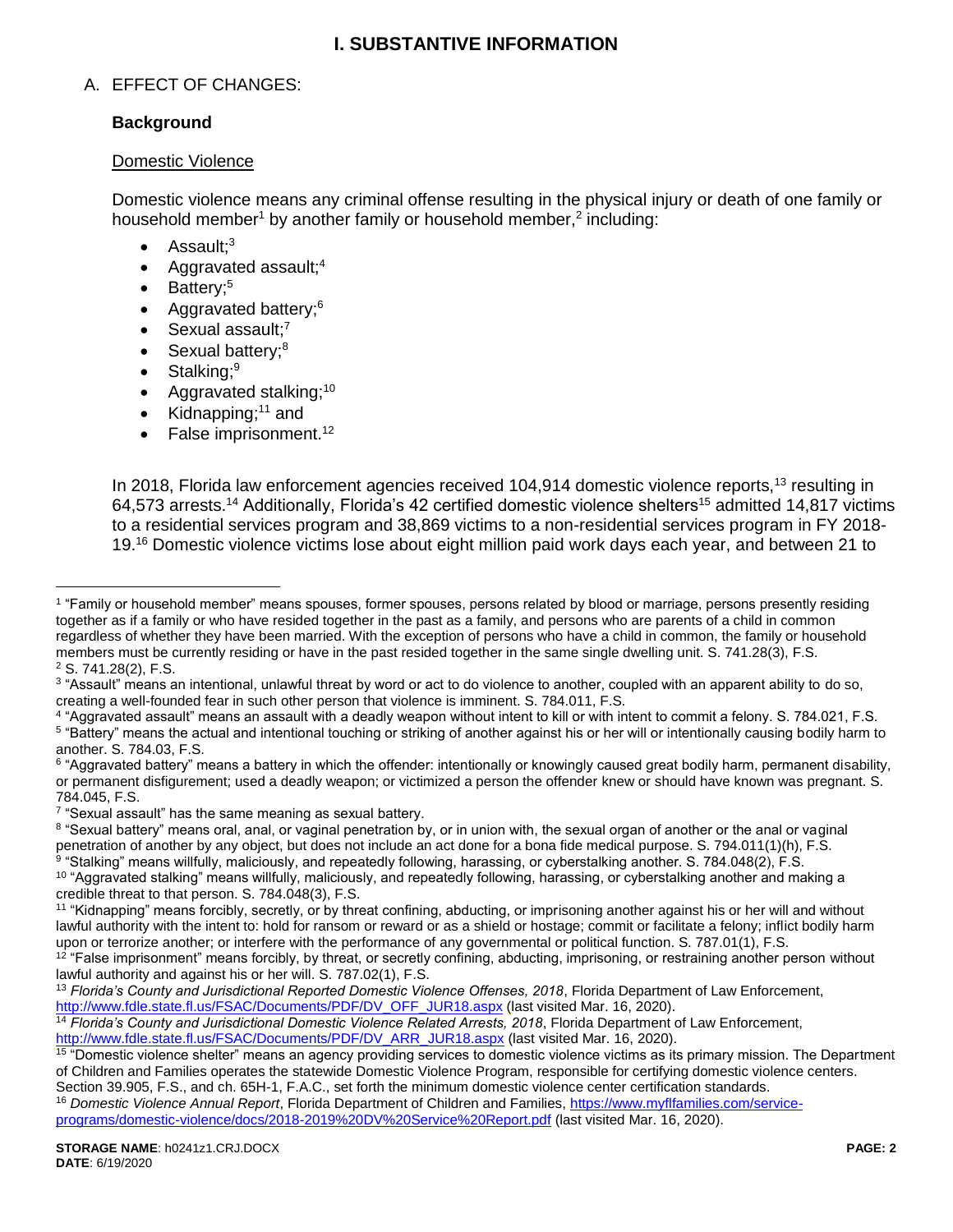60 percent lose their jobs for reasons connected to the abuse.<sup>17</sup> Domestic violence costs exceed \$5.8 billion per year, with \$4.1 billion of that cost stemming from health care services.<sup>18</sup>

## *Domestic Violence and Pets*

In the United States, 67 percent of households have a pet, equating to approximately 84.9 million homes.<sup>19</sup> Many people have close relationships with their pets; 95 percent of pet owners surveyed in a recent poll reported considering their pets family members.<sup>20</sup> Domestic violence perpetrators commonly threaten to harm or kill a household pet to exert control over their victims, and research shows that pet abuse is one of four significant domestic violence predictors.<sup>21</sup> One survey found that 48 percent of domestic violence victims delayed seeking help or leaving an abusive situation out of fear for their pets' safety,<sup>22</sup> and in another, 71 percent reported that their abuser threatened, injured, or killed their pet.<sup>23</sup>

#### Domestic Violence Injunctions

An injunction is a court order prohibiting someone from doing a specified act or commanding someone to undo some wrong or injury.<sup>24</sup> An injunction for protection against domestic violence ("domestic violence injunction") may be sought by a family or household member.<sup>25</sup> The parties do not need to be married before a person can seek relief from domestic violence, and a party's right to seek relief is not affected by leaving the residence or household to avoid domestic violence.<sup>26</sup>

A petition for a domestic violence injunction may be filed in the circuit where the petitioner currently or temporarily resides, where the respondent resides, or where the domestic violence occurred.<sup>27</sup> The petition must be sworn and include an allegation of domestic violence and the specific facts and circumstances that form the basis for the petitioner's desire for relief.<sup>28</sup> Such facts may include an allegation that the respondent intentionally injured or killed a family pet.<sup>29</sup>

<sup>19</sup> *See 2019-2020 APPA National Pet Owners Survey*, American Pet Products Association,

<https://www.tandfonline.com/doi/abs/10.2752/089279304786991864> (last visited Mar. 16, 2020).

 $\overline{a}$ 

<sup>&</sup>lt;sup>17</sup> Statistics, National Coalition Against Domestic Violence,<https://ncadv.org/statistics> (last visited Mar. 16, 2020).

<sup>&</sup>lt;sup>18</sup> What is Domestic Violence?, Florida Coalition Against Domestic Violence,<https://www.fcadv.org/about/what-domestic-violence> (last visited Mar. 16, 2020).

[https://www.americanpetproducts.org/press\\_industrytrends.asp](https://www.americanpetproducts.org/press_industrytrends.asp) (last visited Mar. 16, 2020). <sup>20</sup> The Harris Poll #41 (July 16, 2015), [https://theharrispoll.com/whether-furry-feathered-or-flippers-a-flapping-americans-continue-to](https://theharrispoll.com/whether-furry-feathered-or-flippers-a-flapping-americans-continue-to-display-close-relationships-with-their-pets-2015-is-expected-to-continue-the-pet-industrys-more-than-two-decades-strong/)[display-close-relationships-with-their-pets-2015-is-expected-to-continue-the-pet-industrys-more-than-two-decades-strong/](https://theharrispoll.com/whether-furry-feathered-or-flippers-a-flapping-americans-continue-to-display-close-relationships-with-their-pets-2015-is-expected-to-continue-the-pet-industrys-more-than-two-decades-strong/) (last visited Mar. 16, 2020).

<sup>21</sup> The other predictors are lack of a high school degree, fair or poor mental health, and substance abuse. *See* B. Walton-Moss, et al., *Risk Factors for Intimate Partner Violence and Associated Injury Among Urban Women*, Community Health Vol. 30, 377-389 (Oct. 2005),<https://www.ncbi.nlm.nih.gov/pubmed/16175959> (last visited Mar. 16, 2020).

<sup>22</sup> Pamela Carlisle-Frank, et al., *Selective Battering of the Family Pet*, Antrhozoös, Vol. 17 (Apr. 2015),

<sup>23</sup> Frank R. Ascione, et al., *The Abuse of Animals and Domestic Violence: A National Survey of Shelters for Women Who Are Battered*, Society and Animals Vol. 5 (1997), [http://www.ncdsv.org/images/animal\\_abuse\\_and\\_dv.pdf](http://www.ncdsv.org/images/animal_abuse_and_dv.pdf) (last visited Mar. 16, 2020). <sup>24</sup> Black's Law Dictionary 540 (6th ed. 1995).

 $25$  S. 741.30(1)(e), F.S.

 $26$  Ss. 741.30(1)(d) and (e), F.S.

<sup>27</sup> S. 741.30(1)(k), F.S.

<sup>28</sup> S. 741.30(3)(b), F.S.

<sup>29</sup> *Id.*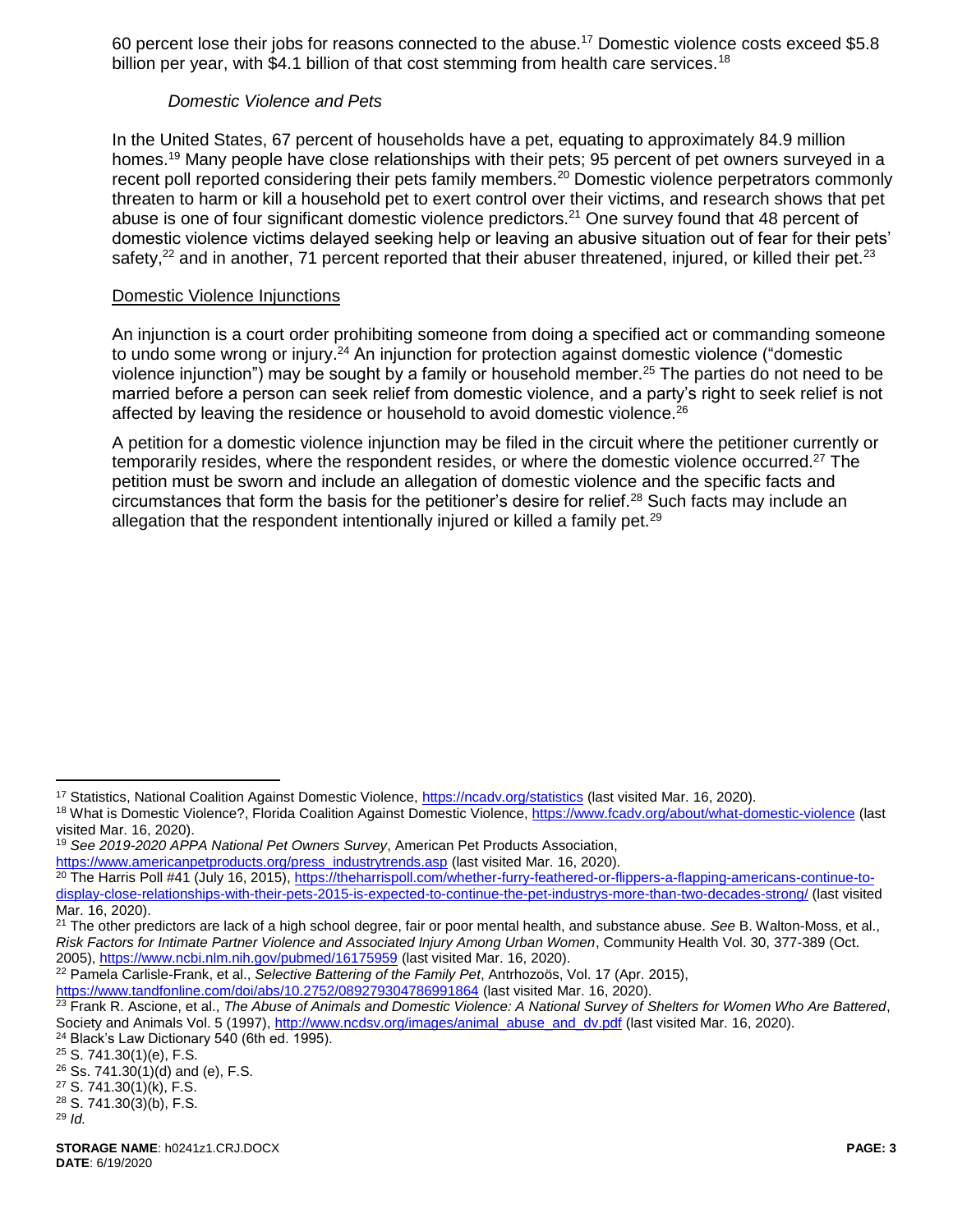Upon the filing of a petition, the court must set a hearing at the earliest possible time.<sup>30</sup> However, if the court finds the petitioner is in immediate and present danger of domestic violence, it may grant a temporary injunction  $ex$  parte, $31$  pending a full hearing, and grant relief including:

- Restraining the respondent from committing any acts of domestic violence;
- Awarding to the petitioner the temporary exclusive use and possession of a shared residence or excluding the respondent from the petitioner's residence; and
- Providing the petitioner a temporary parenting plan,  $32$  including a time-sharing schedule,  $33$  which may award the petitioner up to 100 percent of the time-sharing.<sup>34</sup>

A temporary injunction is effective for up to 15 days, and a full hearing must be set for a date prior to the injunction's expiration.<sup>35</sup>

Following a hearing, if a court determines that the petitioner is either a domestic violence victim or has reasonable cause to believe he or she is in imminent danger of becoming a domestic violence victim, it may grant a domestic violence injunction.<sup>36</sup> In determining whether the petitioner has reasonable cause to believe he or she is in imminent danger of becoming a domestic violence victim, the court may consider whether the respondent has intentionally injured or killed a family pet.<sup>37</sup>

A court issuing a permanent injunction may grant relief including:

- Restraining the respondent from committing any acts of domestic violence;
- Awarding to the petitioner the exclusive use and possession of a shared residence or excluding the respondent from the petitioner's residence;
- Providing the petitioner with 100 percent of the time-sharing in a parenting plan;
- Establishing temporary support for a minor child or for the petitioner;
- Ordering the respondent to participate in treatment, intervention or counseling services;
- Referring a petitioner to a certified domestic violence center; and
- Ordering other relief it deems necessary to protect a domestic violence victim. $38$

The terms of a permanent domestic violence injunction remain in effect until modified or dissolved, and either party may move at any time for modification or dissolution.<sup>39</sup>

#### *Animals and Domestic Violence Injunctions*

Florida does not expressly authorize a court to grant to a petitioner the exclusive care, custody, and control of a pet, to order a respondent to have no contact with a pet, or to enjoin a respondent from harming or disposing of, or threatening to harm or dispose of, a pet.<sup>40</sup> Although Florida law generally authorizes a court issuing a permanent injunction to grant relief it deems necessary to protect a domestic violence victim,<sup>41</sup> a court is not authorized to order equitable property distribution in an

<sup>35</sup> *Id.*

 $\overline{a}$ 

<sup>30</sup> S. 741.30(4), F.S.

<sup>&</sup>lt;sup>31</sup> "Ex parte," latin for "from one party," refers to motions for orders that can be granted without waiting for a response from the other side. These are generally orders that are only in place until further hearings can be held. Legal Information Institutue, *Ex Parte*, [https://www.law.cornell.edu/wex/ex\\_parte](https://www.law.cornell.edu/wex/ex_parte) (last visited Mar. 17, 2020).

 $32$  A "parenting plan" governs the relationship between parents relating to decisions that must be made regarding the minor child and must contain a time-sharing schedule for the parents and child. S. 61.046(14), F.S.

<sup>33 &</sup>quot;Time-sharing schedule" means a timetable that must be included in a parenting plan that specifies the time, including overnights and holidays, which a minor child will spend with each parent. S. 61.046(23), F.S.

 $34$  S. 741.30(5)(a), F.S.

<sup>36</sup> *Id.*

<sup>37</sup> S. 741.30(6)(b)4., F.S.

<sup>38</sup> S. 741.30(6)(a), F.S. <sup>39</sup> S. 741.30(6)(c), F.S.

<sup>40</sup> *See generally* s. 741.30, F.S.

<sup>41</sup> S. 741.30(6)(a)7., F.S.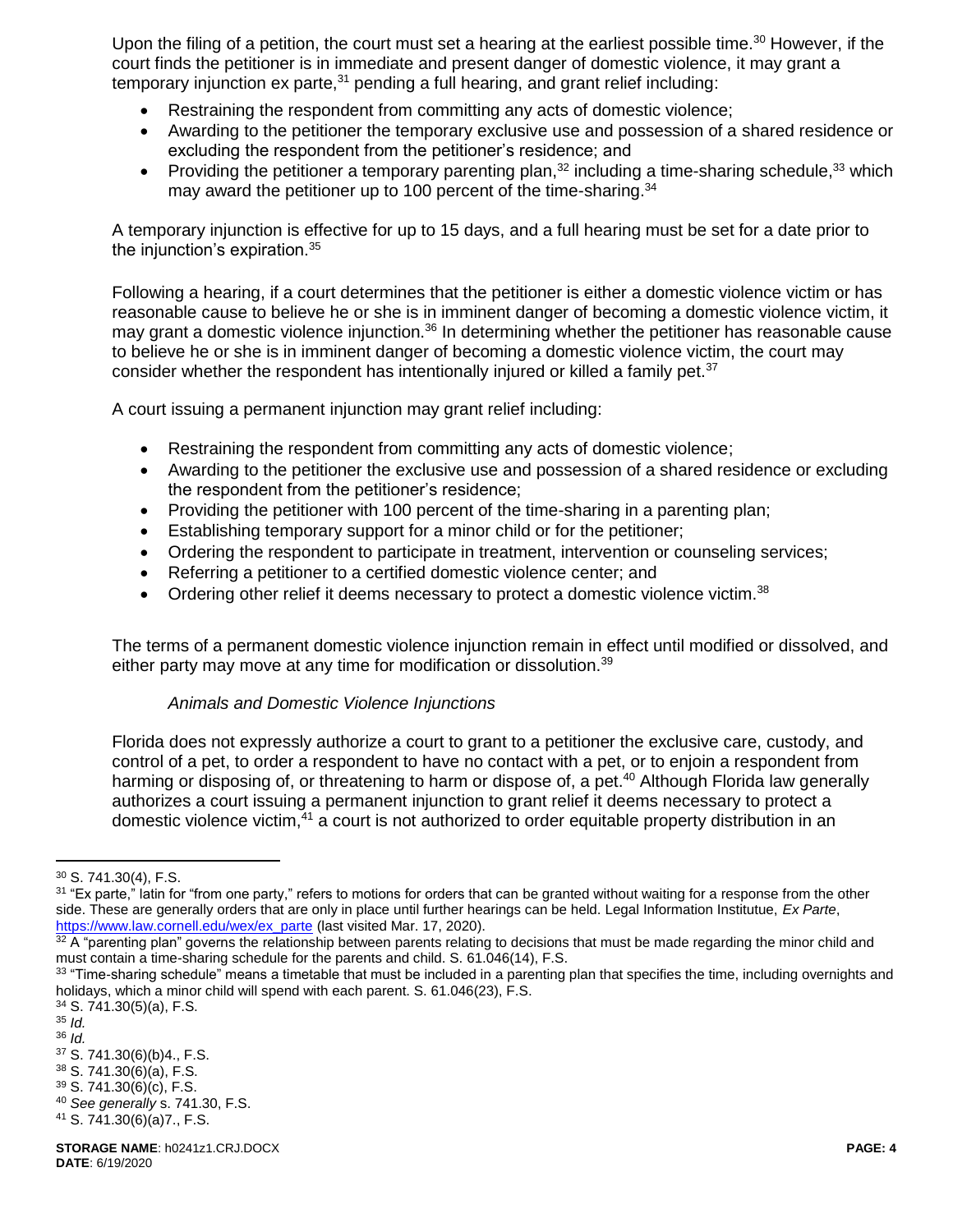injunction proceeding<sup>42</sup> and Florida law classifies pets as personal property.<sup>43</sup> Without express authorization to order relief pertaining to pets, a court issuing a domestic violence injunction may believe it lacks the authority to do so.

As of 2019, 33 states,<sup>44</sup> the District of Columbia, and Puerto Rico have enacted legislation explicitly authorizing a court to order relief pertaining to pets in a domestic violence injunction proceeding.<sup>45</sup> Such relief generally includes awarding the exclusive care, custody, and control of a pet to the petitioner, ordering the respondent to have no contact with a pet, and enjoining the respondent from harming or disposing of, or threatening to harm or dispose of, a pet.<sup>46</sup>

# **Effect of the Bill**

The bill authorizes a court granting a domestic violence injunction to:

- Award to the petitioner the exclusive care, possession, or control of an animal that the petitioner, the respondent, or a minor child residing in the home of either party owns, possesses, harbors, keeps, or holds, except for an animal owned primarily for a bona fide agricultural purpose<sup>47</sup> or a service animal, if the respondent is the service animal's handler;<sup>48</sup>
- Order the respondent to have no contact with the animal; and
- Prohibit the respondent from taking, transferring, encumbering, concealing, harming, or otherwise disposing of the animal.

# **II. FISCAL ANALYSIS & ECONOMIC IMPACT STATEMENT**

- A. FISCAL IMPACT ON STATE GOVERNMENT:
	- 1. Revenues:

None.

2. Expenditures:

None.

 $\overline{a}$ <sup>42</sup> *See* ch. 741, F.S.

<sup>43</sup> *Levine v. Knowles*, 197 So. 2d 329 (Fla. 3rd DCA 1967).

<sup>44</sup> These states include: Alaska, Arizona, Arkansas, California, Colorado, Connecticut, Hawaii, Illinois, Indiana, Iowa, Louisiana, Maine, Maryland, Massachusetts, Michigan, Minnesota, Nevada, New Hampshire, New Jersey, New York, North Carolina, Ohio, Oklahoma, Oregon, Rhode Island, South Carolina, Tennessee, Texas, Vermont, Virginia, Washington, West Virginia, and Wisconsin. <sup>45</sup> Rebecca F. Wisch, *Domestic Violence and Pets: List of States that Include Pets in Protection Orders*, Michigan State University (2019),<https://www.animallaw.info/article/domestic-violence-and-pets-list-states-include-pets-protection-orders> (last visited Mar. 16, 2020).

<sup>46</sup> *Id.*

<sup>47 &</sup>quot;Bona fide agricultural purpose" means a good faith commercial agricultural use of land. In determining whether agricultural use of land is bona fide, a person may consider the length of time the land has been so used; whether the use has been continuous; the purchase price paid; the size, as it relates to specific agricultural use; whether an indicated effort has been made to care sufficiently and adequately for the land in accordance with accepted commercial agricultural practices; whether the land is under lease, and if so, the length, terms, and conditions of the lease; and other applicable factors. S. 193.461(3)(b), F.S.

<sup>&</sup>lt;sup>48</sup> "Service animal" means an animal trained to do work or perform tasks for an individual with a disability. The work done or tasks performed must be directly related to the individual's disability. A service animal is not a pet. S. 413.08(1)(d), F.S.